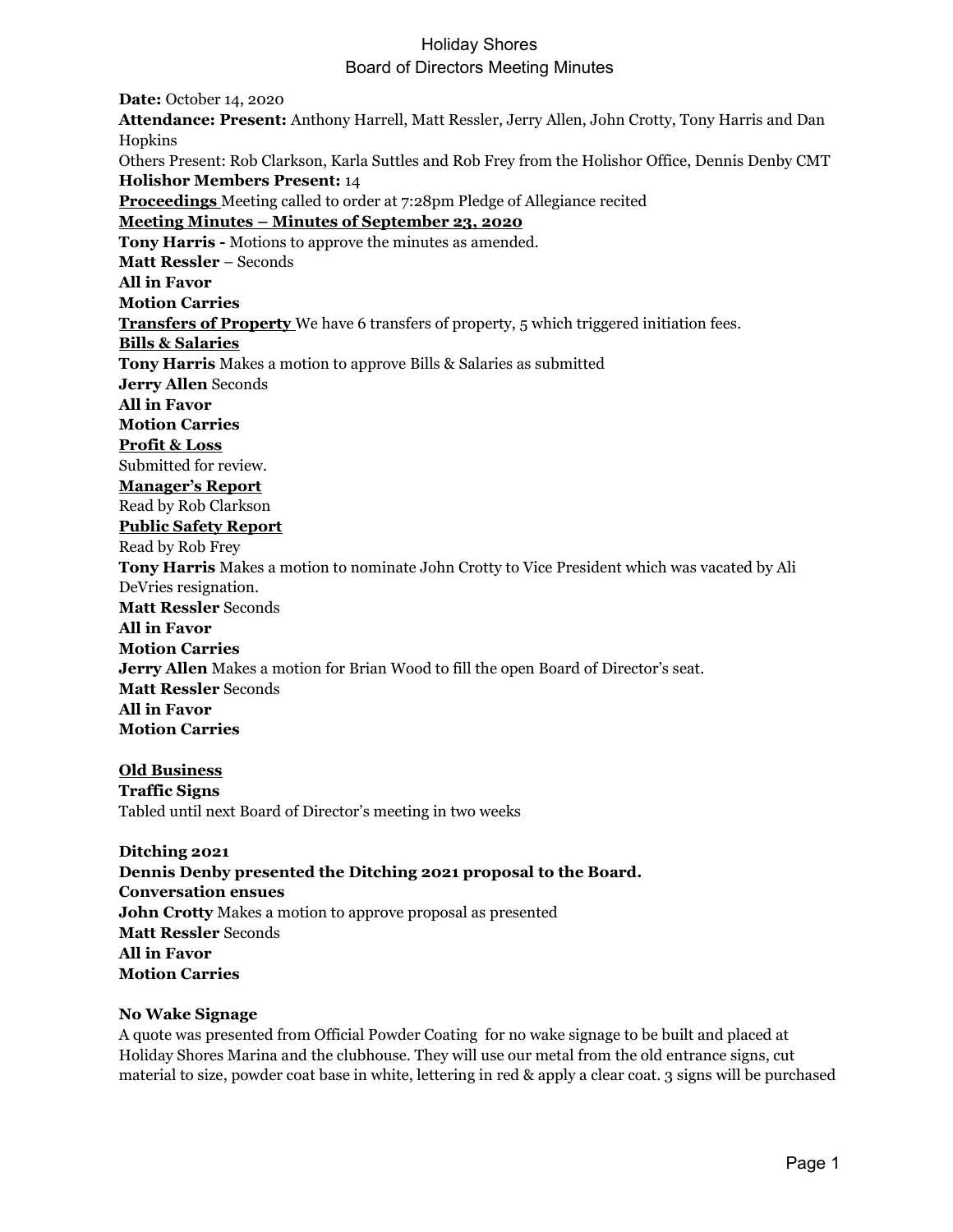# Holiday Shores Board of Directors Meeting Minutes

with one being a spare. Quote is \$450.00 (\$150.00 per sign). The Tiki Bar Bass Club is paying \$100 leaving the cost to the association at \$350.

**Matt Ressler** makes a motion to accept quote as presented for \$450.00. **Tony Harris Seconds All in Favor Motion Carries**

### **Light Synchronizing**

Rob Frey said everything at this time is on a timer. The quote for synchronizing the lights was \$18,148.74. Alternatives were looked at. We have remotes in stock that we can manually change the north & south end no wake lights to. They should be installed by April.

### **Marina Cable Rules/Fines**

Conversation ensues about the issue of the cable at the boat ramp not being locked. The working for the rule/fine needs to be worked on to be clearer. The option of installing a camera at Holiday Shores Marina was discussed for policing the enforcement of the rule. Al Krontz needs to be consulted to see if we can place cameras on their property. Tabled until next Board of Director's meeting in two weeks.

#### **Marina Key**

Quote from Belle Street Locksmith for cutting 1500 keys @ \$3.00 each (\$4,500) with quality checks every 50 keys. Keys will be stamped with "Do Not Duplicate". Keys should be ready to be available to members around February 2021. Membership cost for the keys will be \$3.00 each. If the member has an existing marina cable key to exchange there will be no charge for new key.

**Matt Ressler** Makes a motion to accept quote as presented from Belle Street Locksmith

**Tony Harris** Seconds **All in Favor Motion Carries**

## **Fish Stocking**

Conversation ensued discussing the 3 options for corrective restocking of the lake presented to the Board of Director's meeting on September 23, 2020 by the Fishing Committee.

**Matt Ressler** Makes a motion to accept the Corrective Stock Option of \$15,000 plus the annual \$6,500, with an increase of the annual to \$8,000 in 2022.

**Dan Hopkins** Seconds

**All in Favor** - Matt Ressler, Dan Hopkins, Brian Wood **All Opposed** – John Crotty, Jerry Allen, Tony Harris **Anthony Harris** – Votes in Favor to break tie **Motion Carries**

#### **Correspondence**

## **Jennifer Gillan – Use of ballroom for Sip N Shop**

Jennifer Gillan (2037) has requested waiving the \$85.00 rental fee for the ballroom to hold a Sip N Shop where local vendors will set up and sell their products from 9am – 5pm on November 14, 2020. They will be responsible for the \$75.00 cleaning fee and the \$96.00 for public safety since there will be alcohol being served by Wiggler's Bar & Grill. They will abide by the current Covid 19 restrictions of 75 people in the ballroom at a time.

**Matt Ressler** Makes a motion to approve the use of the ballroom and waiving the \$85 rental fee. **Tony Harris** Seconds **All in Favor Motion Carries**